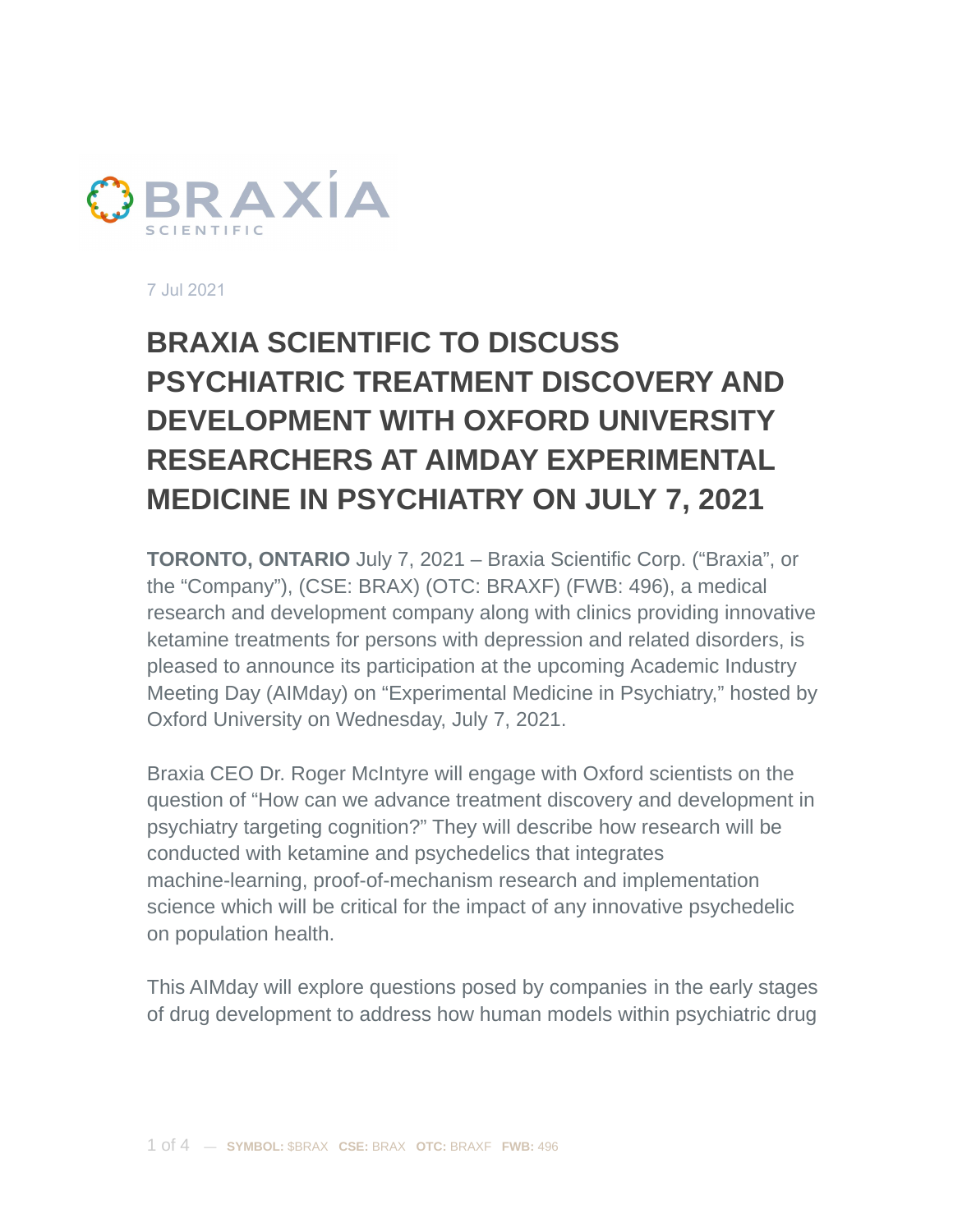

development may best be used; the kind of data which would help validate their application and future directions for collaboration.

Participating companies include: Braxia Scientific, Lundbeck, Compass Pathways, P1vital, Circadian Therapeutics, Zogenix, Cyclica, Precision Life, Beckley Psytech, BrainBerry, Braincures, BrainPatch, Psious, Jazz Pharmaceuticals & Ranvier Health. To see the workshop topics they will be leading, **click [here.](https://aimday.se/experimental-medicine-psychiatry-oxford-2021/questions-listing/)**

For additional information on the conference please visit: **https://bit.ly/3xl4BBf**

## **About Braxia Scientific Corp.**

Braxia Scientific, is a research driven clinical platform developing and providing innovative ketamine treatments for persons with depression and related disorders. The medical solutions company aims to reduce the illness burden of brain-based mental disorders such as major depressive disorder among others. Braxia Scientific is primarily focused on (i) owning and operating multidisciplinary clinics providing treatment for mental health disorders and (ii) research activities related to discovering and commercializing novel drugs and delivery methods. The Company develops ketamine and psilocybin derivatives and other psychedelic products from its IP development platform. Braxia Scientific, through its wholly owned subsidiary, the Canadian Rapid Treatment Center of Excellence Inc., currently operates multidisciplinary community-based clinics offering rapid-onset treatments for depression located in Mississauga, Toronto, Ottawa, and Montreal.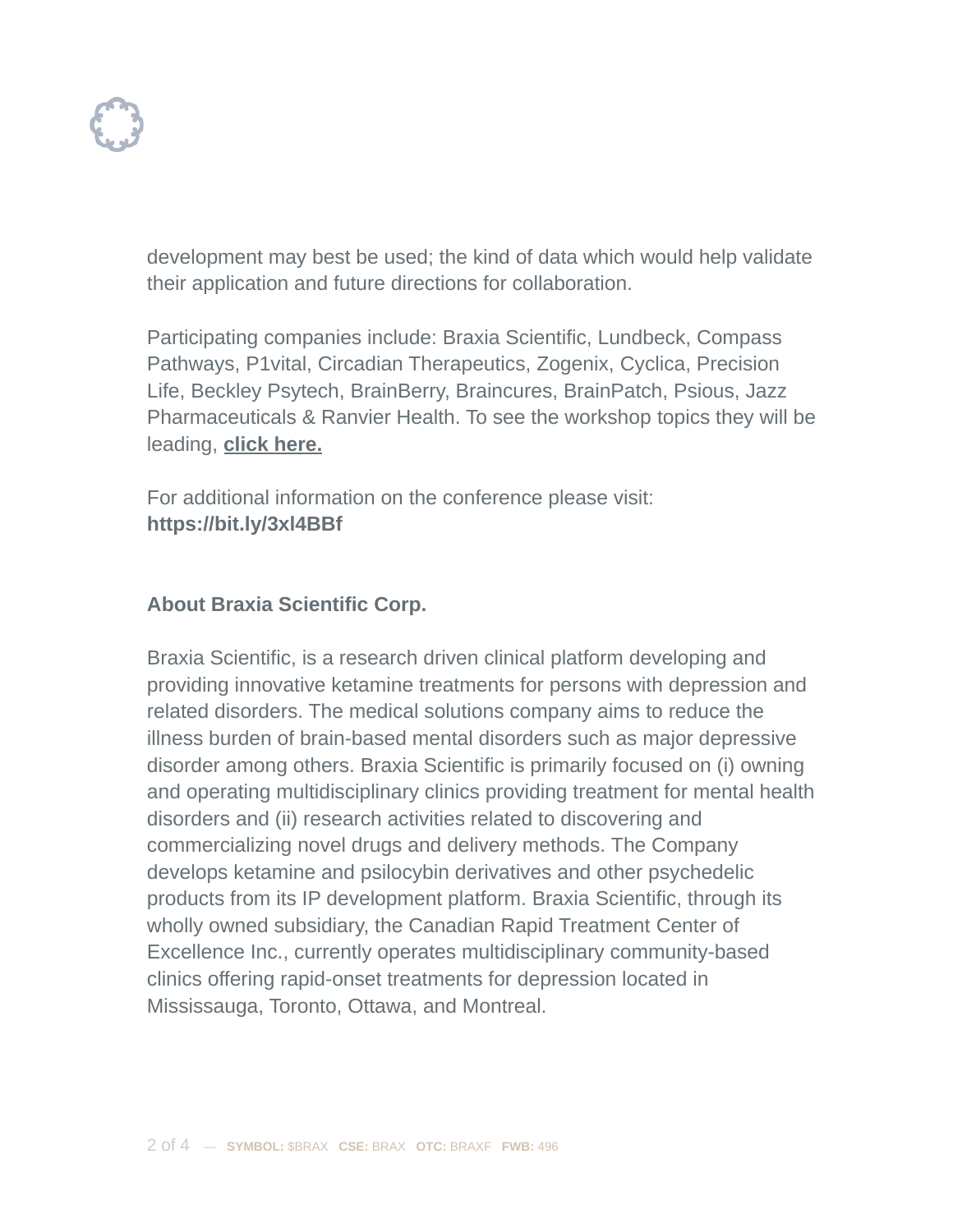

**ON BEHALF OF THE BOARD** *"Dr. Roger S. McIntyre"* Dr. Roger S. McIntyre **Chairman & CEO**

**FOR FURTHER INFORMATION PLEASE CONTACT: Braxia Scientific Corp. Tel:** 416-762-2138 **Email:** [info@braxiascientific.com](mailto:info@braxiascientific.com) **Website:** [www.braxiascientific.com](http://www.braxiascientific.com)

The CSE has not reviewed and does not accept responsibility for the accuracy or adequacy of this release.

## **Forward-looking Statements**

Forward-looking Information Cautionary Statement
This news release contains forward-looking statements within the meaning of applicable securities laws. All statements that are not historical facts, future estimates, plans, programs, forecasts, projections, objectives, assumptions, expectations, or beliefs of future performance are "forward-looking statements."

Forward-looking statements include statements about the intended promise of ketamine-based treatments for depression and the potential for ketamine to treat other emerging psychiatric disorders, such as Bipolar Depression. Such forward- looking statements involve known and unknown risks, uncertainties and other factors that may cause actual results, events, or developments to be materially different from any future results, events or